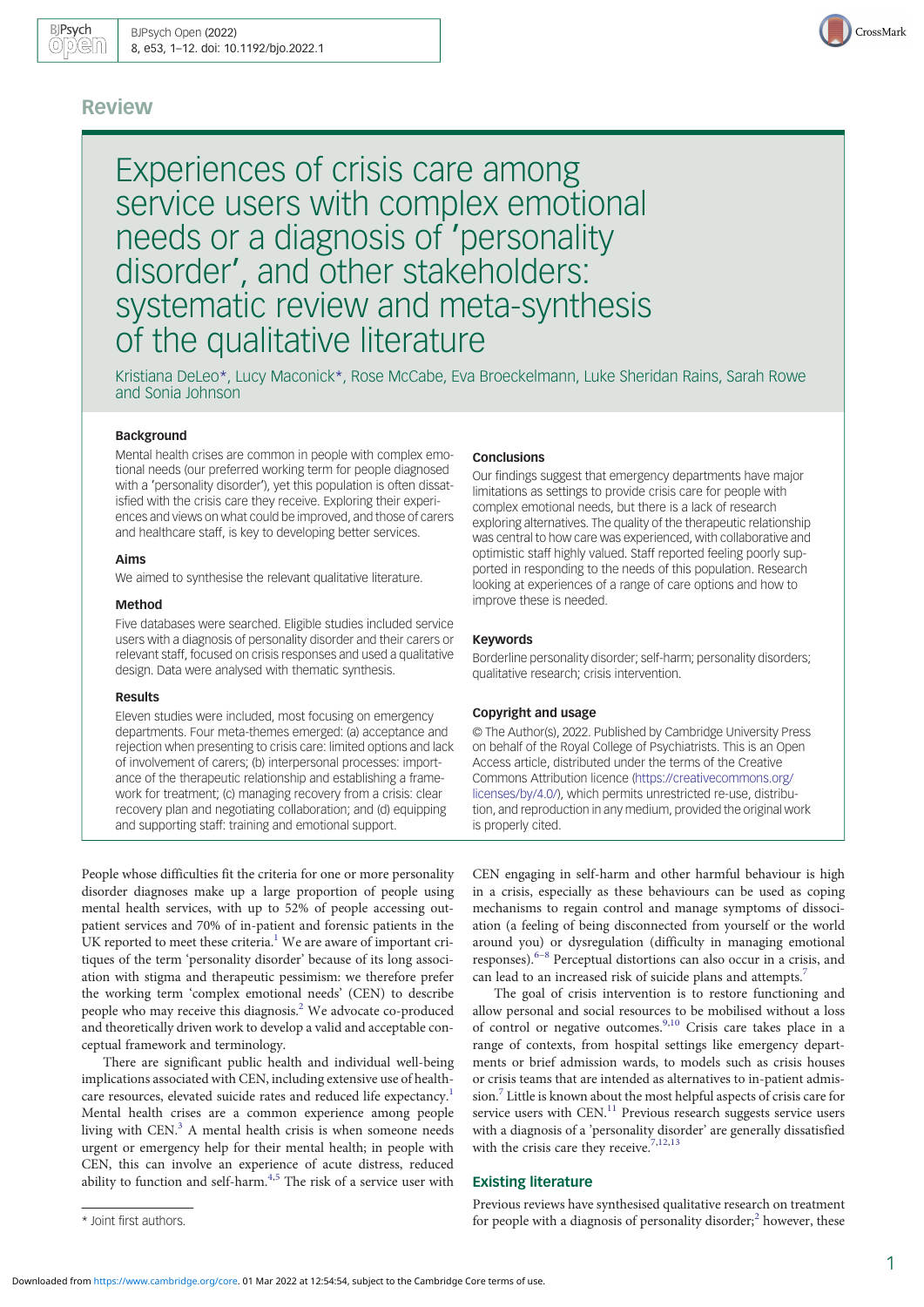focus on long-term out-patient and community care. Few studies focus specifically on crisis care for people with CEN. The small number of studies examining this found that care needs to be easily accessible and person-centred, with an element of joint decision-making between service users and professionals. Care was also experienced as more helpful if clinicians prioritised the develop-ment of therapeutic relationships.<sup>[7](#page-11-0)</sup> Wood and Alsawy's<sup>[14](#page-11-0)</sup> qualitative review on experiences of psychiatric in-patient care across all mental health conditions found that for service users, collaborative care, positive relationships and a safe therapeutic environment were important. Warrender et al performed an integrative review of the quantitative and qualitative literature on crisis intervention for people diagnosed with borderline personality disorder up to  $2017<sup>7</sup>$  $2017<sup>7</sup>$  $2017<sup>7</sup>$ . This study included only people with borderline personality disorder, excluding other subtypes; excluded people with comorbidities; used mixed methods rather than exploring the qualitative data in depth, and further papers have been published in this area since 2017. Therefore, a more up-to-date and in-depth review is warranted. To date, no systematic review has examined service user, carer and staff perspectives on crisis care for people with CEN receive and been inclusive of all personality disorder diagnoses. Widespread improvements to services for people with CEN have been called for from bodies such as the Royal College of Psychiatrists<sup>15</sup> and the Department of Health,<sup>[16](#page-11-0)</sup> which, if implemented, will necessitate understanding of good practice and the barriers to achieving this, from both the service user and practitioner perspective. Evidence on such perspectives is therefore of high current importance.

The aim of this review was to conduct a meta-synthesis of the qualitative literature on crisis care for people with CEN, focusing on an in-depth exploration of service user, carer and staff experiences of care. A secondary aim was to explore stakeholder views on good practice and what improvements could be made.

# Method

We undertook a synthesis of relevant qualitative papers, using a metasynthesis approach.<sup>17</sup> The method for this meta-synthesis is reported according to the Preferred Reporting Items for Systematic Reviews and Meta-Analyses (PRISMA) checklist.<sup>[18](#page-11-0)</sup> The protocol was pre-registered on Open Science Framework (osf.io/wjs4t). The initial study focus and design was discussed with a lived experience researcher, who has written the lived experience commentary on this paper.

Ethical approval was not required for this study as it was a systematic review of existing literature and no original data were used.

# Eligibility criteria

Published peer-reviewed studies were eligible for inclusion if they met the following criteria. First, at least 50% of participants in the study must have been given a diagnosis of personality disorder or refer to a term which they explain to be an alternative to the term personality disorder (for example, one study referred to 'emotionally dysregulated clients', whom they identified as having been given a personality disorder diagnosis). Studies that included people with all mental health diagnoses using crisis care were eligible if they reported results for a subgroup of people with a diagnosis of personality disorder and this subgroup was at least 50%. Second, they reported findings from adults aged 18 years or above. Third, the care received can be considered crisis care. Types of care considered crisis care could include teams providing intensive treatment at home in a crisis (sometimes called crisis teams or home treatment teams), crisis houses and care received in the emergency department. Services could be specific to

personality disorders or generic healthcare services. Forensic settings were excluded, as well as any service not intended for people in crisis or an acute phase of illness. In hospitals, short-stay wards and clinical decision units (services providing short-term interventions aiming to remove people from emergency departments and to avoid admission to a general acute ward if possible) were eligible, whereas general inpatient wards, in-patient wards for rehabilitation or specialist longterm treatment for those diagnosed with a personality disorder were excluded, as in-patient care has been specifically reviewed elsewhere.<sup>14</sup> Fourth, the study was of a qualitative design. Fifth, studies were written in English. Finally, studies were published since 2000 to ensure that findings are relevant to contemporary services.

# Search strategy and study selection

Studies were identified by conducting a literature search across five databases: Medline, EMBASE, PsycINFO, Social Policy and Practice Database and Health Management Information Consortium, accessed via the Ovid electronic database platform. Reference lists of eligible papers were screened for additional studies and forward and backward citation searching was performed. The search included all studies published since 2000 to ensure models of care were comparable with current practice. Included studies were limited to English. A scoping search and preliminary reading was performed from June 2020 with the final search and data extraction conducted from the 23 November 2020.

Search terms were built around keywords pertaining to stakeholders, crisis services and qualitative methodologies (see [Fig. 1](#page-2-0)). Studies were first screened for relevance to the review topic by title by the first author. For abstracts of relevant studies or studies of unclear relevance, the full text was then screened. Fifty per cent of the abstracts were screened independently by two reviewers, to ensure agreement. Differences were discussed by the two reviewers until consensus was reached. If there continued to be disagreement, then this was discussed with a third senior author.

# Data extraction

Data on study characteristics were extracted, including study authors, year of publication, study setting, type of acute care, country, number of participants and participant characteristics, method of data collection and analysis of the quality of paper. Fifty per cent of the data extraction was checked by a second reviewer. The findings of included studies were exported to NVivo 12 (QSR International Pty Ltd. (2018); see [https://www.qsr](https://www.qsrinternational.com/nvivo-qualitative-data-analysis-software/home) [international.com/nvivo-qualitative-data-analysis-software/home](https://www.qsrinternational.com/nvivo-qualitative-data-analysis-software/home)) for inductive coding.

# Quality appraisal

All included papers were critically appraised with the Joanna Briggs Institute (JBI) tool.<sup>[19](#page-11-0)</sup> Quality appraisal was conducted independently by two reviewers and then discussed to resolve disagreements. Studies were not excluded on the basis of quality score; however, the quality of studies was considered when discussing strengths and limitations of the existing literature.

#### Data synthesis and analysis

Thematic synthesis was conducted to analyse the data.<sup>[20](#page-11-0)</sup> Inductive line by line coding was carried out on NVivo and included all text presented in the 'results' and 'discussion' sections of included papers. Line-by-line codes were then grouped to start developing descriptive themes, taking into account similarities and differences. Iterative coding was conducted within the developing coding framework. We then developed more conceptual meta-themes and subthemes relevant to the review question. The first stage, line-by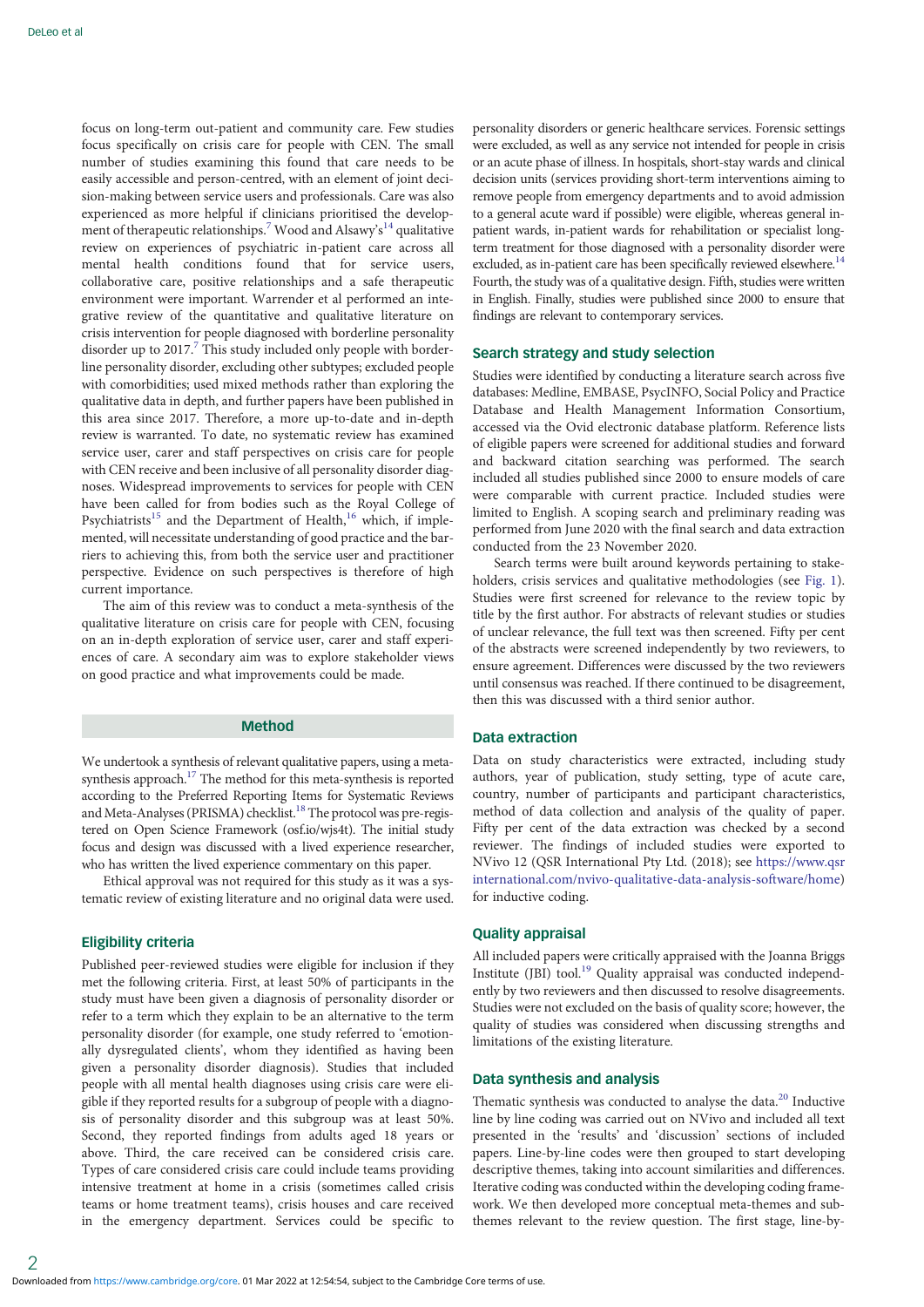<span id="page-2-0"></span>Search 1: 'personality disorder' OR 'service users' OR 'complex trauma' OR 'self harm' OR 'clinicians' OR

'mental health workers' OR 'mental health professionals' OR carers OR family OR families OR stakeholders

#### AND

Search 2: 'emergency department' OR 'emergency hospital' OR 'emergency services' OR 'emergency room' OR

'emergency unit' OR 'emergency ward' OR 'accident and emergency' OR 'casualty department' OR 'urgent

care' OR 'clinical decision unit' OR 'short stay unit' OR 'crisis care' OR 'crisis services' OR 'crisis café' OR 'crisis

house' OR 'crisis team' OR 'home treatment team'

AND

Search 3: 'qualitative research' OR 'qualitative interview' OR 'experiences' OR 'thematic analysis' OR

'framework analysis' OR 'interpretative phenomenological analysis' OR IPA OR 'focus group' OR experiences

OR perspectives OR views

#### Fig. 1 Literature search terms.

line coding, was conducted independently by two reviewers, one of whom is a student researcher and one a clinical academic psychiatrist, who then collaborated on developing descriptive and meta-themes. The final coding framework was shared and further developed with collaborators who are experts by experience. Emerging themes were reviewed with the research team, which included a senior psychology academic with a specialist interest in communication in mental health settings, including emergency settings, a post-doctoral policy researcher, an academic psychologist who specialises in self-harm research, and an academic psychiatrist whose specialist interests include crisis care.

#### Results

#### Study inclusion and characteristics

Eleven studies were included ([Fig. 2](#page-3-0), [Table 1\)](#page-4-0). Studies were excluded at full-text stage because they used a quantitative design  $(n = 2)$ ; focused on crisis care, but did not report findings for people with diagnosis of personality disorder or CEN specifically  $(n = 20)$ ; or they reported findings for people with personality disorder diagnosis or CEN using general services, but not crisis care  $(n = 5)$ .

Of the included studies, three were conducted in the UK,  $9,21,22$ two were from Canada,<sup>6,[23](#page-11-0)</sup> one study each was conducted in Australia,<sup>24</sup> the USA,<sup>[3](#page-11-0)</sup> Sweden,<sup>[25](#page-11-0)</sup> Ireland,<sup>26</sup> and The Netherlands,<sup>10</sup> and one study was conducted across Australia and New Zealand.<sup>27</sup> Sample sizes ranged from six to 500 participants (the study that used 500 participants performed content analysis<sup>3</sup>). The majority of papers  $(n=8)$  used thematic analysis. Other analytic approaches included descriptive phenomenological methodology  $(n = 1)$ ,<sup>10</sup> unspecified qualitative analysis ( $n = 1$ )<sup>[23](#page-11-0)</sup> and content analysis ( $n = 1$ ).<sup>3</sup>

Study settings included emergency departments and international equivalents,  $6,23,26,27$  brief admission units<sup>[10](#page-11-0),[25](#page-11-0)</sup> and a personality disorder resource center, $3$  which was a central point of contact in a USA district that connected service users to appropriate mental health services, including crisis services. There were no studies exploring experiences of crisis teams or other community options for crisis care, such as crisis cafes, acute day units or crisis houses. As a result, the findings are focused on experiences of accident and emergency (A&E) rooms and brief in-patient admissions. In this paper, brief admission refers to an intervention developed in The Netherlands specifically for people with a diagnosis of borderline personality disorder, and is different from general psychiatric hospital admissions.[28](#page-11-0) It is a maximum of three nights, the service user can self-refer and manages their use of the service, such as managing their own medication. The service user sees a nurse rather than a psychiatrist and makes use of a treatment plan agreed with the service user before admission.<sup>[10](#page-11-0)</sup> Populations studied included service users with a diagnosis of personality disorder and service users with comorbid substance misuse and a diagnosis of personality disorder. Only one paper included a service user population with confirmed diagnoses of personality disorder other than borderline personality disorder: this included participants with a diagnosis of antisocial personality disorder.<sup>[23](#page-11-0)</sup> One study looked at staff perspec-tives,<sup>[26](#page-11-0)</sup> which included A&E staff and community mental health clinicians. Two papers focused on family carers.<sup>[21,24](#page-11-0)</sup> Six papers pro-vided information on the gender of participants,<sup>6,[9](#page-11-0),[21](#page-11-0)–[23,26](#page-11-0)</sup> and only two reported ethnicity.<sup>9,22</sup> Of the papers that did report ethnic background, the majority of participants identified as White.

Overall study quality was determined to be high, with the majority of papers showing congruence between the research question, methodology, methods of data collection and presentation of results. However, most papers failed to adequately describe the researchers' philosophical and cultural position or influence on the research, a measure of quality on the JBI tool.

# Findings

Meta-theme 1: acceptance and rejection when presenting to crisis care

Subtheme 1.1: impact of limited care options and capacity. Whether service users felt accepted or rejected when presenting to crisis care was a salient part of their experience. Specialist crisis care for people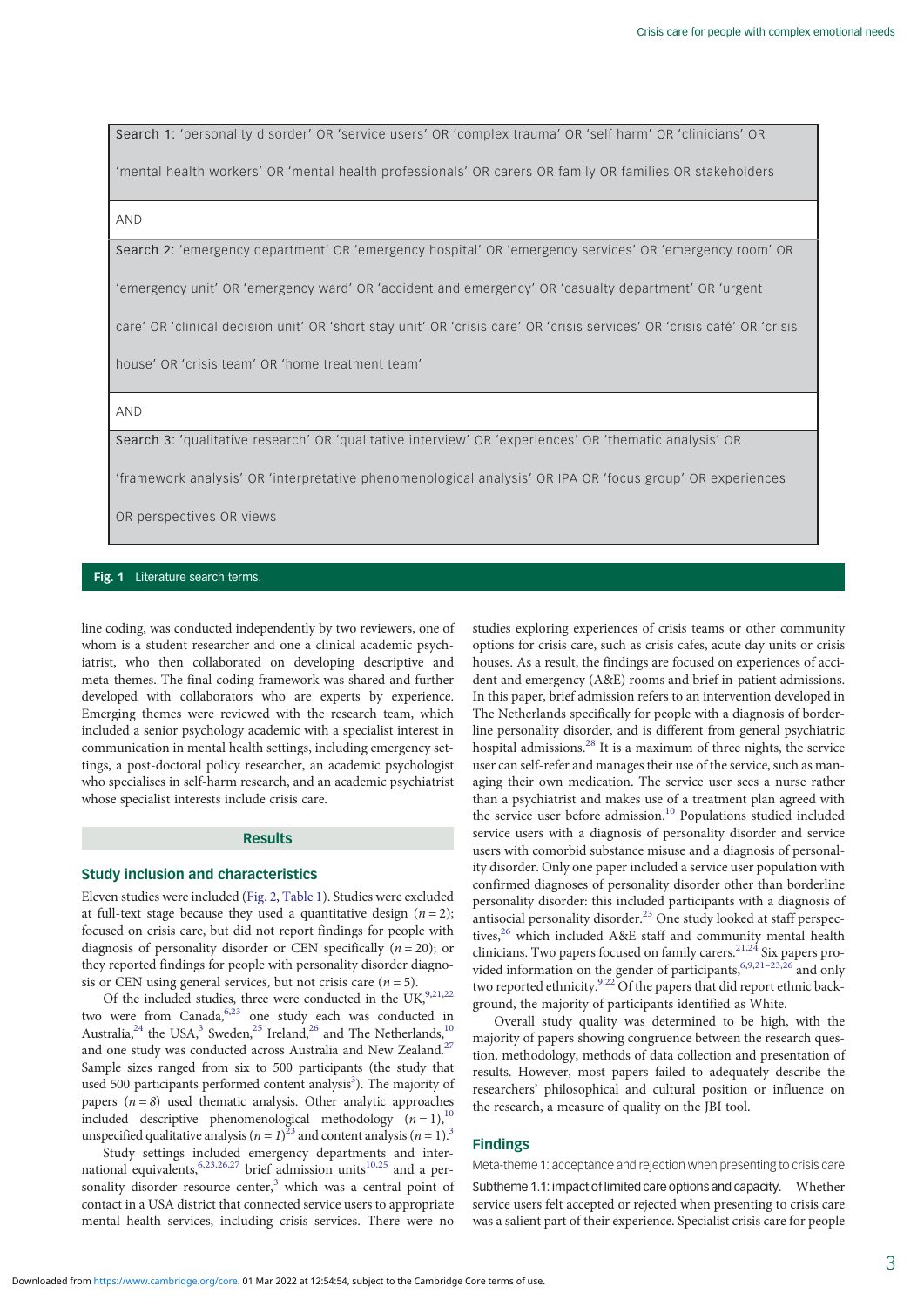<span id="page-3-0"></span>

Fig. 2 Preferred Reporting Items for Systematic Reviews and Meta-Analyses flow diagram.

with CEN was rarely described, and there were many descriptions of service users being referred to community services that they did not qualify for or that did not meet their needs.<sup>[3,22,23](#page-11-0)</sup> In a crisis, a loss of ability to understand or articulate feelings is common, further compounding the difficulty for service users in expressing complex and changing needs.<sup>[10,23](#page-11-0)</sup> Service users reported that they needed crisis services to be accessible to enable them to seek help before the crisis becomes very severe.[3,10,21,22](#page-11-0) When service users felt listened to and felt they were able to trust clinicians, conversations could be key to overcoming a crisis.<sup>[10](#page-11-0)</sup> During the brief admission intervention, early conversations with a nurse in which the nurse was active and the service user felt listened to helped to create a sense of safety and reduce service users' levels of emotion.<sup>1</sup>

Crisis teams and other alternative care options were seen as valuable,<sup>[3](#page-11-0)</sup> yet A&E was perceived by family carers, professionals and service users as often the 'only option' or 'last resort' during a crisis.[23](#page-11-0) When community resources or alternative crisis services were inaccessible or unavailable, A&E became the only option for

care.[3](#page-11-0),[6](#page-11-0),[21](#page-11-0) Service users said that they felt forced to use A&E when their community worker was away, when the crisis was too severe for community care or they were on a long waitlist for alternative care.<sup>[6](#page-11-0)</sup> Staff in a variety of settings felt that their own service environment was not suitable for this patient group, with both A&E staff and general practitioners reporting that people with CEN would be better served by a service other than their own.<sup>23</sup> There was the perception among staff that there were inadequate resources for this group of people, or that current services were inadequate for them.[27](#page-11-0) Staff reported that could feel uncertain as to how to respond to very dysregulated service users, and that conflicts could arise among treating teams when there were different options for how to proceed with care.<sup>[27](#page-11-0)</sup>

Although A&E often seemed to be the most readily accessible crisis care service, A&E staff reported facing tremendous difficulties managing CEN and caring for these service users. They described lacking the resources to deal with high levels of distress, as the A&E environment can be overburdened and chaotic.<sup>[3,23](#page-11-0)</sup> The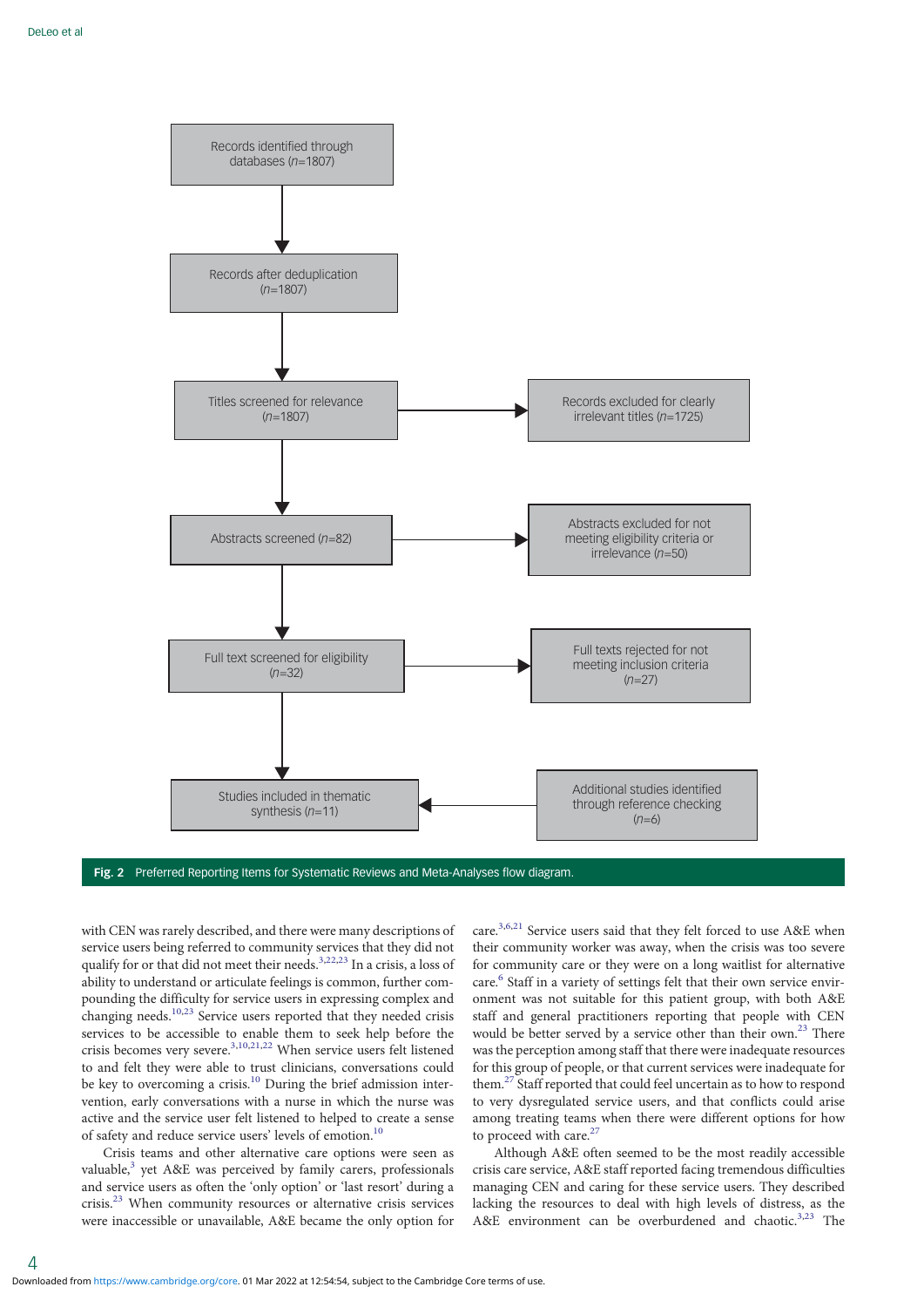| <b>Table 1</b> Summary of included studies |                        |                                                                                                                                                                                                                                                                                                                                    |                 |                                                                                                                                                                                                                                                                                                                                                              |                                                                                                                                                                                                                                                                                                  |                                                                                                                                        |                                                |
|--------------------------------------------|------------------------|------------------------------------------------------------------------------------------------------------------------------------------------------------------------------------------------------------------------------------------------------------------------------------------------------------------------------------|-----------------|--------------------------------------------------------------------------------------------------------------------------------------------------------------------------------------------------------------------------------------------------------------------------------------------------------------------------------------------------------------|--------------------------------------------------------------------------------------------------------------------------------------------------------------------------------------------------------------------------------------------------------------------------------------------------|----------------------------------------------------------------------------------------------------------------------------------------|------------------------------------------------|
| Study authors                              | Year of<br>publication | Setting (type of acute care)                                                                                                                                                                                                                                                                                                       | Country         | Participant number/characteristics                                                                                                                                                                                                                                                                                                                           | Method of data collection                                                                                                                                                                                                                                                                        | Date of data<br>collection                                                                                                             | Method of analysis                             |
| Dunne and Rogers <sup>21</sup>             | 2013                   | Community Personality<br>Disorder Service covering a<br>rural county in the East of<br>England: one of two<br>specialist personality<br>disorder services in the<br>region                                                                                                                                                         | <b>UK</b>       | Eight carers of service users diagnosed with<br>BPD. Five male carers and three female<br>carers took part; relationship to the<br>service user included four partners,<br>three parents and one sibling                                                                                                                                                     | Two focus groups conducted,<br>the first focusing on 'the role<br>of mental health services'<br>and the second focusing on<br>'experiences in the<br>community'. Focus groups<br>were audio-recorded and<br>transcribed                                                                          | Unclear. Two focus<br>groups; all eight<br>carers attended<br>the first, whereas<br>five of the eight<br>attended the<br>second        | Thematic analysis                              |
| Helleman et al <sup>10</sup>               | 2014                   | Out-patient participants with<br>previous experience of brief<br>admission asked to<br>participate by their<br>community clinician. All in<br>care at a large mental health<br>facility in a semi-urbanised,<br>eastern region. Brief<br>admission offered in four<br>psychiatric clinics, patients<br>are admitted for 1-3 nights | The Netherlands | 17 service users with a diagnosis of BPD,<br>Dutch-speaking with the ability to<br>tolerate an interview                                                                                                                                                                                                                                                     | Qualitative, in depth interview<br>with a 45–75 min duration.<br>Interviews were guided by a<br>memory aid and based on<br>clinical experience/review of<br>the relevant literature. The<br>memory aid consisted of key<br>words used with the<br>research question to guide<br>the participants | January 2011 to<br>August 2012.<br>Seventeen<br>interviews were<br>conducted, data<br>saturation was<br>reached after 15<br>interviews | Descriptive<br>phenomenological<br>methodology |
| Lohman et $al3$                            | 2017                   | Data obtained from the<br>Borderline Personality<br>Disorder Resource Center at<br>New York Presbyterian<br>Hospital. The Center is an<br>online centre connecting<br>people with BPD and their<br>families/friends to treatment<br>and support                                                                                    | <b>USA</b>      | Random subset of 500 transcripts<br>participants who were aged >18 years,<br>English-speaking and referred to services<br>in the USA. Most inquiries were made by<br>family/friends of people diagnosed with<br>BPD, other inquiries were made by<br>people diagnosed with BPD, as well as<br>health professionals                                           | Data was collected<br>retrospectively from the<br>Center's database of service<br>requests, using telephone<br>call transcripts                                                                                                                                                                  | January 2008 to<br>December 2015                                                                                                       | Qualitative content<br>analysis                |
| Morris et al <sup>22</sup>                 | 2014                   | Participants recruited through<br>voluntary sector<br>organisations in the North-<br>West of England to discuss<br>their experiences with<br>general adult mental health<br>services                                                                                                                                               | UK              | Nine service users diagnosed with BPD with<br>a 'significant' period of contact with<br>general adult mental health services in<br>the past 3 years. Participants were aged<br>31-47 years, two males and seven<br>females, eight described as White British<br>and one as British. All participants<br>reported comorbid Axis I and/or Axis II<br>diagnoses | Semi-structured interviews<br>including open and closed<br>questions with a flexible<br>interview schedule<br>approved by a service user<br>group. Interviews lasted 40-<br>90 min, were audio-<br>recorded and transcribed                                                                      | Unclear                                                                                                                                | Inductive thematic<br>analysis                 |
| Borschmann et al <sup>9</sup>              | 2014                   | Three community mental health UK<br>teams in South London, all<br>participants were<br>community-dwelling adults<br>who had created a crisis<br>plan in a previous trial                                                                                                                                                           |                 | Forty-one adults diagnosed with BPD. A<br>majority of these participants were<br>White, female, single and in their 30s                                                                                                                                                                                                                                      | One-time joint crisis plan<br>meeting facilitated by a<br>clinical psychologist, where<br>an open discussion took<br>place regarding aspects of<br>the individual's crisis plan                                                                                                                  | January 2010 to May<br>2011. Forty-one<br>one-time meetings<br>were conducted                                                          | Thematic analysis                              |

(Continued)

<span id="page-4-0"></span> $\overline{\phantom{a}}$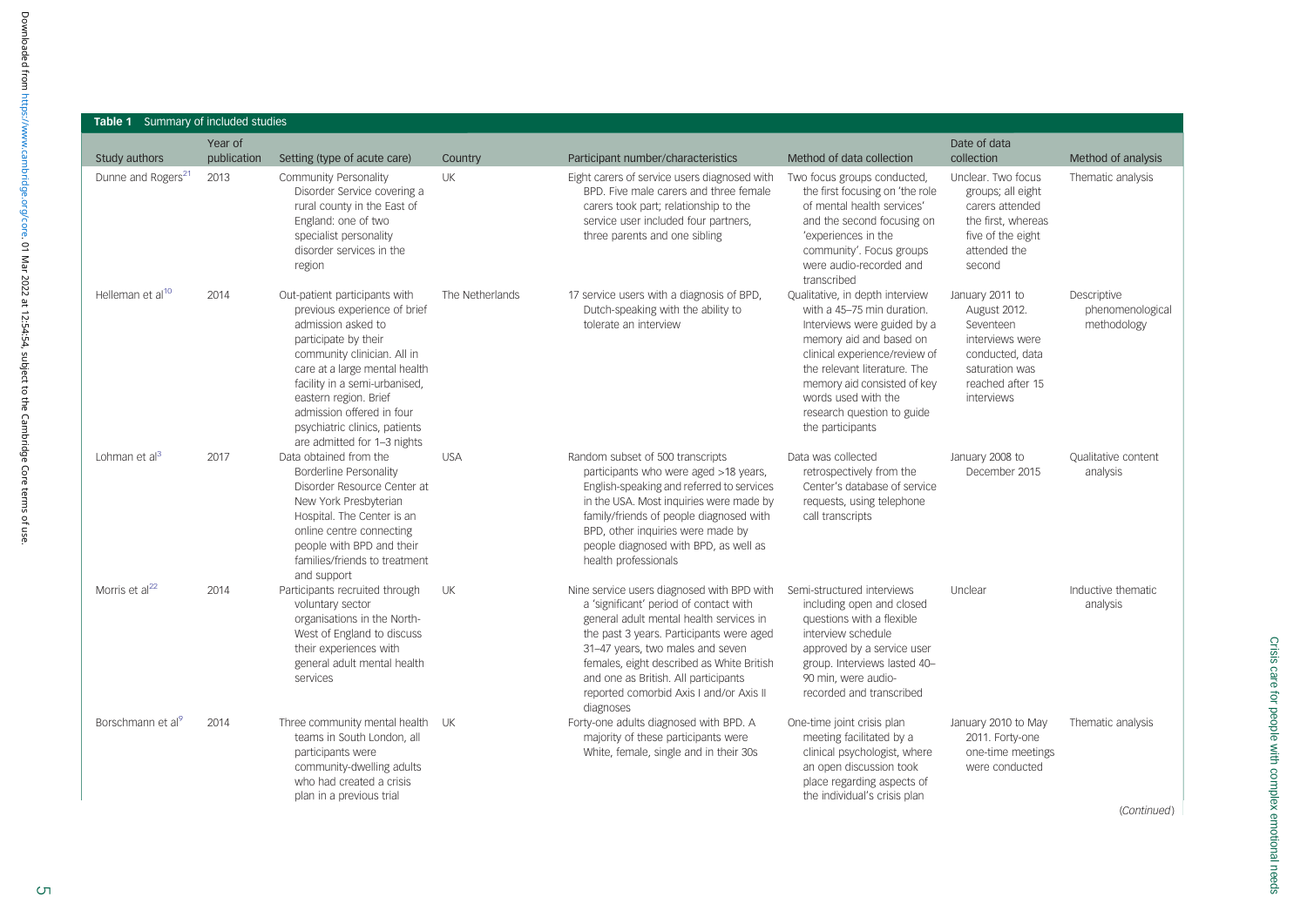| Table 1 (Continued)                   |                        |                                                                                                                                                                        |                                     |                                                                                                                                                                                                                                                                                                                                                                                                                                                                                                                                                                                                                                                                                                              |                                                                                                                                                                  |                                                                                                                    |                                                              |
|---------------------------------------|------------------------|------------------------------------------------------------------------------------------------------------------------------------------------------------------------|-------------------------------------|--------------------------------------------------------------------------------------------------------------------------------------------------------------------------------------------------------------------------------------------------------------------------------------------------------------------------------------------------------------------------------------------------------------------------------------------------------------------------------------------------------------------------------------------------------------------------------------------------------------------------------------------------------------------------------------------------------------|------------------------------------------------------------------------------------------------------------------------------------------------------------------|--------------------------------------------------------------------------------------------------------------------|--------------------------------------------------------------|
| Study authors                         | Year of<br>publication | Setting (type of acute care)                                                                                                                                           | Country                             | Participant number/characteristics                                                                                                                                                                                                                                                                                                                                                                                                                                                                                                                                                                                                                                                                           | Method of data collection                                                                                                                                        | Date of data<br>collection                                                                                         | Method of analysis                                           |
| Spence et al <sup>23</sup>            | 2008                   | Emergency department at<br>St. Michael's Hospital in<br>Toronto                                                                                                        | Canada                              | Twenty-five males aged 18-45 years, with a<br>presenting complaint of suicidal ideation<br>or any self-reported history of suicidal<br>intent or a history of substance misuse<br>problems. Seventy-five per cent of<br>participants were diagnosed with BPD<br>and 71% had an antisocial personality<br>disorder diagnosis. Other personality<br>disorders diagnosed in the sample<br>included depressive, paranoid, avoidant,<br>passive-aggressive, obsessive-<br>compulsive, narcissistic and schizoid.<br>Seventeen emergency department staff<br>were interviewed (six registered nurses,<br>five physicians, two crisis team workers,<br>two security officers and two non-<br>medical staff members) | Semi-structured and diagnostic<br>interviews lasting 45 min-2 h<br>for patients and semi-<br>structured interviews lasting<br>between 30 and 90 min for<br>staff | January to October<br>2004. Twenty-five<br>service user<br>interviews and 17<br>staff interviews<br>were conducted | Qualitative analysis<br>using an iterative<br>coding process |
| Burke et al <sup>26</sup>             | 2019                   | Public mental health setting,<br>included a 7-h Clinician<br>Connections workshop                                                                                      | Ireland                             | Thirteen emergency department and<br>community mental health clinicians; 12<br>female and 1 male                                                                                                                                                                                                                                                                                                                                                                                                                                                                                                                                                                                                             | Three focus groups conducted<br>after completion of the<br><b>Clinician Connections</b><br>workshop                                                              | Over a period of 2<br>months                                                                                       | Thematic analysis                                            |
| Vandyk et al <sup>6</sup>             | 2019                   | Emergency department at a<br>university-affiliated tertiary<br>care hospital in Eastern<br>Ontario                                                                     | Canada                              | Six service users with a primary diagnosis of<br>BPD who frequently present to the<br>emergency department                                                                                                                                                                                                                                                                                                                                                                                                                                                                                                                                                                                                   | Semi-structured interview<br>lasting 1 h                                                                                                                         | Spring and summer of<br>2016                                                                                       | Interpretive<br>description                                  |
| Barr et al <sup>24</sup>              | 2020                   | Consumer, carer support<br>groups and community<br>personality disorder services                                                                                       | Australia                           | Eight consumers and seven carers recruited<br>by a flyer advert through consumer and<br>carer support groups and services. Five<br>out of eight consumers were female, six<br>out of seven staff were female; mean age<br>36.75 years. No ethnicity recorded                                                                                                                                                                                                                                                                                                                                                                                                                                                 | Two focus groups: one with<br>consumers and one with<br>carers                                                                                                   | On one day, unclear<br>when                                                                                        | Reflexive thematic<br>analysis                               |
| Eckerström et al <sup>25</sup>        | 2020                   | Brief admission to two wards in<br>a psychiatric clinic in<br>Stockholm, which specialise<br>in the treatment of people<br>with emotional instability<br>and self-harm | Sweden                              | Fifteen participants recruited consecutively<br>through out-patient unit; documented<br>clinical history of emotional instability,<br>history of self-harm and participant has<br>enquired about brief admission at least<br>once, 87% female.                                                                                                                                                                                                                                                                                                                                                                                                                                                               | Semi-structured interviews at<br>out-patient units                                                                                                               | October to November<br>2017                                                                                        | Thematic analysis                                            |
| Commons Treloar <sup>27</sup>         | 2009                   | Emergency department                                                                                                                                                   | Australia and New<br><b>Zealand</b> | 140 health practitioners; 64.3% general<br>mental health services, 35.7%<br>emergency department employees;<br>69.3% nurses, 17.1% allied health and<br>13.6% medical practitioners                                                                                                                                                                                                                                                                                                                                                                                                                                                                                                                          | Responses to open comment<br>section of a questionnaire                                                                                                          | Unclear                                                                                                            | Thematic analysis                                            |
| BPD, borderline personality disorder. |                        |                                                                                                                                                                        |                                     |                                                                                                                                                                                                                                                                                                                                                                                                                                                                                                                                                                                                                                                                                                              |                                                                                                                                                                  |                                                                                                                    |                                                              |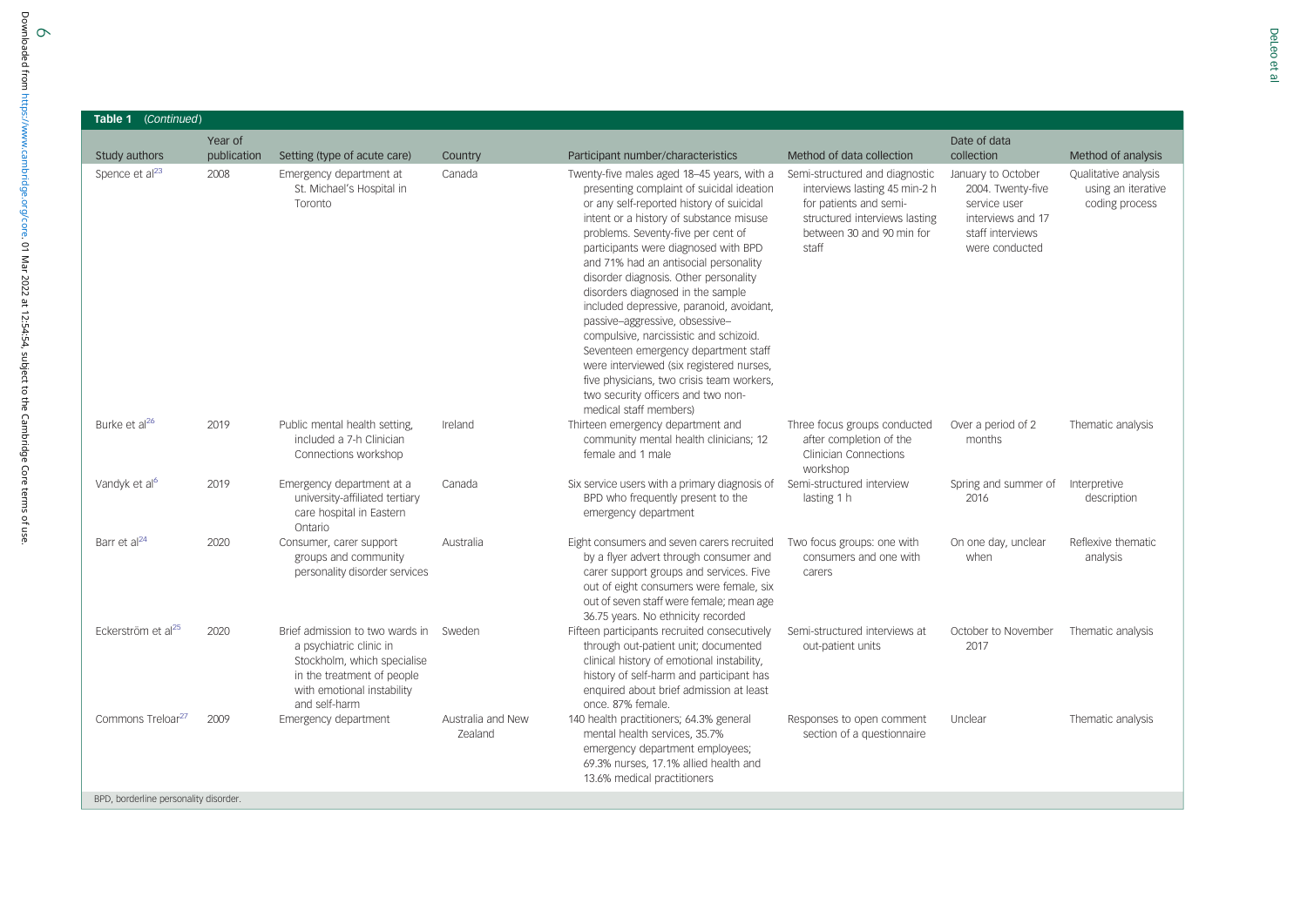|                                                                         | Table 2 Summary of themes and subthemes, with illustrative quotes                |                                                                                                                                                                                                                                                                                                                                                                                      |  |  |  |
|-------------------------------------------------------------------------|----------------------------------------------------------------------------------|--------------------------------------------------------------------------------------------------------------------------------------------------------------------------------------------------------------------------------------------------------------------------------------------------------------------------------------------------------------------------------------|--|--|--|
| Theme                                                                   | Subtheme                                                                         | Quotes                                                                                                                                                                                                                                                                                                                                                                               |  |  |  |
| Acceptance and rejection when<br>presenting to crisis care              | Impact of limited care options and<br>capacity                                   | The hospital is always my last resort  I end up feeling worse  and the<br>waiting  it's more nerve-wracking for me. ' (A&E service user) <sup>23</sup><br>'But the only problem is like when you have concurrent disorders, it's really<br>hard for them to manage them both at the same time' (A&E service user) <sup>6</sup>                                                       |  |  |  |
|                                                                         | Carers experience rejection and lack of<br>engagement from healthcare<br>systems | 'I still think we need to be involved more than what we have It's us that have<br>to deal with it 7 days a week' (Carer) <sup>21</sup>                                                                                                                                                                                                                                               |  |  |  |
| Interpersonal processes and<br>dynamics in crisis care                  | Setting and negotiating a framework for<br>treatment                             | 'Discuss with a patient what the expectations of the brief admission are<br>Put this on paper, individually. What to expect from the clinic. Let this be<br>clear' (Service user of brief admission) <sup>10</sup><br>'In the beginning, I went helping others, you know, but then I stopped. Now<br>I say, just go to the nurse, that's what they're here for. I am here for my own |  |  |  |
|                                                                         |                                                                                  | problems' (Service user brief admission) <sup>10</sup>                                                                                                                                                                                                                                                                                                                               |  |  |  |
|                                                                         | Developing and maintaining the<br>therapeutic relationship                       | 'Please treat me with respect and don't be rude to me; treat me as a<br>person, not as a person with mental health problems' (Service user<br>completing a crisis plan) <sup>4</sup>                                                                                                                                                                                                 |  |  |  |
|                                                                         |                                                                                  | 'If they connect with you and ask you what went wrong or what they can<br>do for you; that is so nice. The nurse talked with me for 30 min; it was a<br>revelation. It removes a rock from my heart. I melted and felt heard, and I<br>told her stuff' (Service user of brief admission) <sup>10</sup>                                                                               |  |  |  |
|                                                                         | Challenging interpersonal interactions<br>exacerbate presenting problems         | 'There's been times when I've felt like the lowliest person in the worldI'm so<br>apologetic and I'm so embarrassed, you know?'(A&E service user) <sup>6</sup><br>'I notice a big difference if I'm coming in for a medical reason than if I'm<br>coming in for a psychiatric reason  it's almost like they're fed up with me'<br>(A&E service user) <sup>23</sup>                   |  |  |  |
| Managing recovery from a crisis                                         | Transitioning with a clear and integrated<br>recovery plan                       | ' be better linkedwho is their telephone contact for phone coaching-<br>whether they are attending the group' (Clinician) <sup>26</sup><br>'Even when [the person I support] was sent home from hospital two times,<br>she was never sent home with any-thing Not unless you ask for it'<br>$(Carer)^{24}$                                                                           |  |  |  |
|                                                                         | Negotiating collaboration and service<br>user responsibility                     | 'It's probably the approach to me - that I am encountered in a different way.<br>More like an adult individual, because you have so much. You have free<br>permissions. You take care of your medicine. So, it does mean that you<br>have a responsibility for yourself, and that has made me a more<br>independent person' (Service user using brief admission) <sup>25</sup>       |  |  |  |
| Equipping and supporting<br>healthcare staff to provide<br>quality care | Training, knowledge and confidence                                               | 'The sense of helplessness, getting swallowed up and becoming almost<br>dysregulated yourself' (Clinician) <sup>25</sup><br>'I feel inadequate' (Clinician) <sup>28</sup><br>'It takes away the impatience and the lack of empathy you can sometimes<br>have' (Clinician) <sup>26</sup>                                                                                              |  |  |  |
|                                                                         | Emotional support and boosting morale                                            | 'Peer support was reassuringthat others experience these difficulties too'<br>$(Clinician)^{26}$                                                                                                                                                                                                                                                                                     |  |  |  |
| A&E, Accident and Emergency.                                            |                                                                                  |                                                                                                                                                                                                                                                                                                                                                                                      |  |  |  |

behaviour of some people with CEN was perceived as sometimes challenging in A&E, and thought to be a reaction to long waits, $23$ limited freedom or poor treatment from staff.<sup>[10](#page-11-0)</sup> Comorbid substance misuse was also a challenge. A&E staff reported that they lacked confidence in caring for people with comorbid problems such as substance use, which can be common in service users with CEN (Table 2). $3,6$  $3,6$  $3,6$ 

Because of these issues with suitability and accessibility of services, service users reported that they often felt help-seeking was 'futile'. Professionals echoed this view, saying that for service users with CEN there is a chronic and frustrating 'back and forth' cycle of repeated emergency department use.<sup>6,23</sup>

The degree to which service users found care to be accepting or rejecting appeared to vary according to the setting. In the papers that explored experiences of brief admission, service users reported that knowing that the brief admission was accessible to them if needed made them feel safer when in the community[.25](#page-11-0) In contrast, A&E, although accessible, was considered a 'last resort'.<sup>[23](#page-11-0)</sup>

Subtheme 1.2: carers experience rejection and lack of engagement from healthcare systems. Family carers reported that their

support needs were not considered adequately, their requests went unanswered, their relative's diagnosis and needs tended to be poorly communicated to them, $3,21$  and professionals often refused or were reluctant to involve them in treatment.<sup>[21](#page-11-0)</sup> Carers sought out psychoeducation on their own and sometimes acknowledged that their understanding of CEN was poor, yet they felt they were expected to make important treatment decisions in the face of contradictory and inconsistent advice.<sup>[3](#page-11-0)</sup> When asked about the possible reasons behind their exclusion from care at the time of a crisis, carers felt that staff were unaware of the critical role they played in the service user's life.<sup>[21](#page-11-0)</sup> A collaborative relationship with professionals was reported to be preferable for carers, providing greater communication and guidance on how to manage crises. $21$  Carers also wanted staff to recognise them as individuals outside of the caring role, and be more considerate of how the caring role affects all aspects of their life.<sup>[21](#page-11-0)</sup>

Carers faced many practical issues, including financial strain resulting from the impact of the caring role on their ability to work. Resources to support carers were seen as inadequate, and emotional support was felt to be lacking.<sup>[3](#page-11-0),[21](#page-11-0)</sup> Some carers described experiencing a 'parallel crisis' with their own distress when the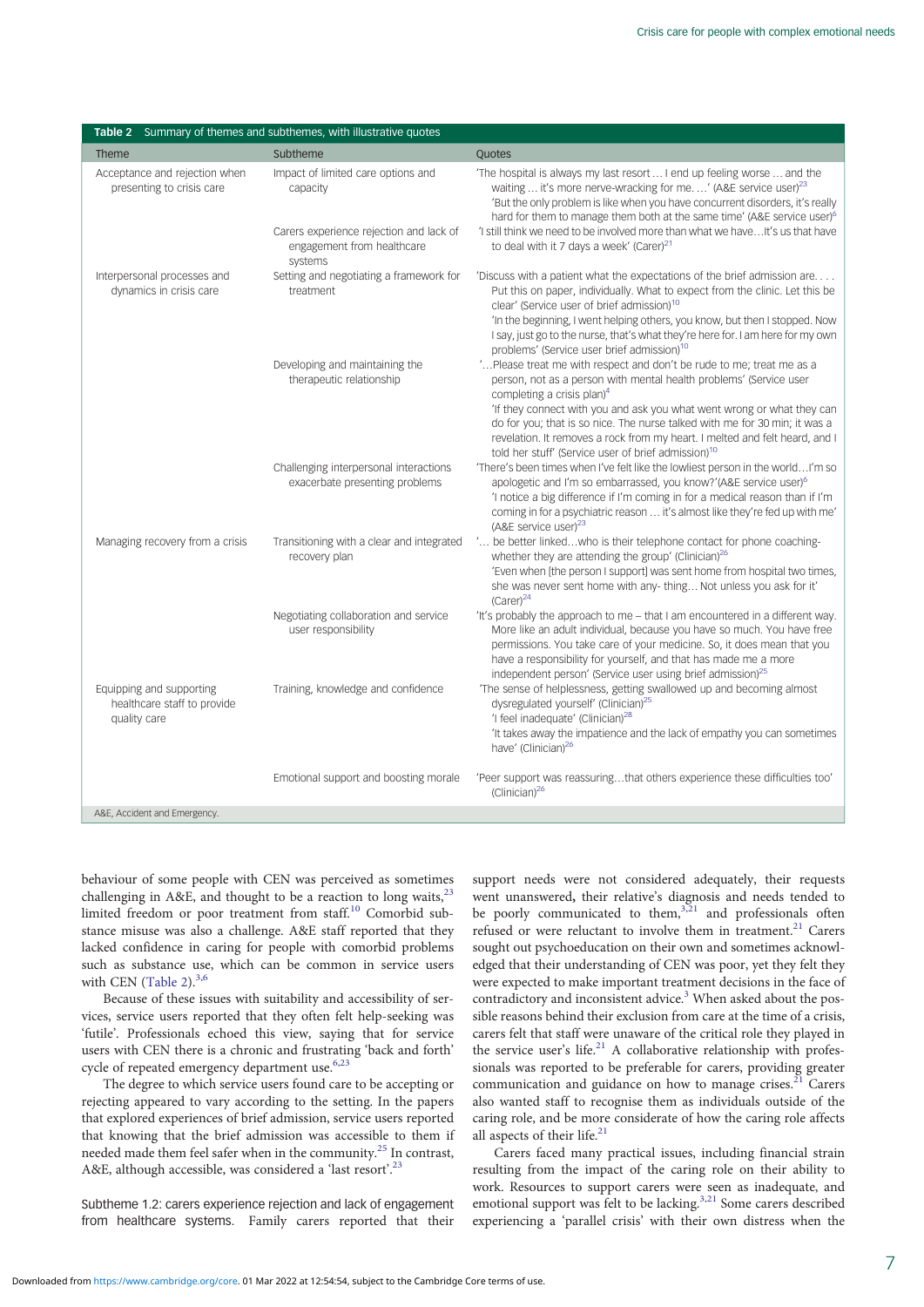service user was self-harming or attempting suicide.<sup>[21](#page-11-0)</sup> If carers experience these painful crises repeatedly with no support offered, the caring role can become so painful and overwhelming that they see no choice but to walk away.<sup>[3,21](#page-11-0)</sup>

#### Meta-theme 2: interpersonal processes and dynamics in crisis care

Subtheme 2.1: developing and maintaining the therapeutic relationship. Clinician characteristics appeared to have a large influence on crisis care quality. There is a strong convergence among service users and carers about the interpersonal qualities they valued. Across the board, non-judgemental and validating support was the most helpful aspect of the therapeutic relationship for both service users and carers.<sup>[6](#page-11-0)</sup> Service users emphasised the importance of openness, friendliness and warmth when presenting to crisis care.<sup>[10](#page-11-0),[24](#page-11-0)</sup> Service users also wanted staff to be genuinely engaged and interested in them, to feel seen and heard, and be treated with dignity 'like a person' instead of a 'patient'.<sup>[22](#page-11-0),[29](#page-11-0)</sup> Staff who consistently exhibited these characteristics were able to build a trusting relationship with the service user.<sup>[25](#page-11-0)</sup> Strategies such as telling jokes, making small talk and participating in informal conversation helped put service users at ease and in a better position to trust clinicians. $^{10}$  $^{10}$  $^{10}$ 

Service users were most encouraged by staff who took a recovery-focused, optimistic and hopeful approach. Staff who were nonjudgemental, normalising and gave service users a 'chance to recover' rather than emphasising the perceived chronic or 'life-long' nature of CEN or their diagnosis were highly valued.<sup>[9,22](#page-11-0)</sup> Service users also discussed the importance of being viewed as an individual by the staff rather than just another person 'moving through the system'. Flexible and holistic care was lauded as the ideal by service users, but many reported that they received treatment that was overly standardised and did not take their individual needs or history into account.<sup>[26](#page-11-0)</sup> Staff recognised that interactions with service users, particularly when service users were very emotionally dysregulated, could bring up uncomfortable emotions in themselves, including a sense of frustration and helplessness.<sup>26,27</sup> In some staff this resulted in reflection and a request for more training, and in some it resulted in the expression of stigmatising beliefs that people with the diagnosis of borderline personality disorder were wasting health service time.<sup>[27](#page-11-0)</sup> Staff that participated in a workshop considering clinician connections with service users reported that a greater awareness of their own internal states and the impact of their own emotions on the interaction was helpful in developing good therapeutic relationships.<sup>[26](#page-11-0)</sup>

Subtheme 2.2: setting and negotiating a framework for treatment. Interpersonal relationships with carers and staff can either greatly relieve or greatly add to the service user's suffering in a crisis. Service users and staff both stressed the importance of negotiating a clear framework for care. For example, for people using a brief admission intervention, care was most helpful if information on how and when they could contact nurses were provided early on and communicated clearly to service users.<sup>[10](#page-11-0)</sup> Being consistent and non-judgemental, maintaining professional boundaries and communicating clearly were considered to be among the most important staff characteristics. Yet many service users and carers experienced poor communication from healthcare staff, which hindered the development of a trusting relationship. $3,22$  $3,22$  $3,22$ 

Although staff understood and endorsed needs for sensitive, clear and considerate communication, some staff reported finding it difficult to strike a balance between having boundaries and being empathetic.<sup>26</sup> Some staff were concerned they would be reinforcing 'bad behaviour' from service users by being validating and empathetic.<sup>26</sup> Boundaries between service users were even

harder to enforce and were less defined. Some service users became overinvolved in the care of others and then felt responsible for conflict de-escalation, which was inappropriate to them as they were meant to be focusing on their own recovery.<sup>[10](#page-11-0)</sup>

The negotiation of responsibility in a collaborative relationship appeared to vary by setting. During a brief admission, participants described benefit from being helped to take responsibility for their care, $^{25}$  $^{25}$  $^{25}$  by avoiding losing control and coercion. This was in contrast to in A&E departments, where staff's perception that the person with CEN could take control of their illness could drive negative attitudes and frustration.<sup>[23](#page-11-0)</sup> Service users reported experiencing A&E as noisy, chaotic and stressful, and often felt unsafe.<sup>[23](#page-11-0)</sup> Many service users expressed a preference for access to alternative crisis spaces, such as cafes, respite homes or rehabilitation centres.<sup>24</sup> Service users also expressed the need for more freedom and autonomy in their care, but this was rarely provided in A&E.<sup>25</sup> As a means to help address this issue, some service users endorsed the development of joint crisis plans, which detailed how they wanted to be treated by staff in a crisis and helped them feel more in control and satisfied with their care.  $\real^{9,10}$  $\real^{9,10}$  $\real^{9,10}$ 

Subtheme 2.3: challenging interpersonal interactions and negative staff attitudes can exacerbate presenting problems. Service users reported many experiences of marginalisation, stigma, discrimination and negative attitudes among healthcare staff. $3,6$ Common experiences were staff becoming dismissive and reluctant to engage, or having their care withdrawn completely based on their diagnosis or when presenting with problems such as self-harm.<sup>[3,6,22](#page-11-0)</sup> Service users felt they had been deprioritised for treatment or 'put in the back of the line' once staff discovered their diagnosis. Service users who had been identified and labelled as a 'frequent flyer', or someone who often presents to A&E, reported particular experi-ences of discrimination.<sup>[23](#page-11-0)</sup>

Although some A&E staff did feel sympathy toward patient distress, service user background heavily influenced this[.23](#page-11-0) There was an attitude among staff that patients with CEN were time-consum- $ing<sup>27</sup>$  $ing<sup>27</sup>$  $ing<sup>27</sup>$  and taking time away from patients with acute medical problems, and this was felt to be particularly frustrating if they had a history of repeat admissions. $6,33$  Other problematic attitudes from staff included a belief that service users with CEN are 'just choosing to be difficult',<sup>[6](#page-11-0)</sup> they are 'manipulative',<sup>[27](#page-11-0)</sup> 'attention-seeking' and 'using the system' in a way that it was not intended. $23$  Service users also reported issues of diagnostic overshadowing and feeling 'defined' by their diagnosis.<sup>[22](#page-11-0)</sup> Many service users reported apprehension about receiving a diagnosis because of stigma, feeling fearful that a permanent label would lead to a curtailing of freedoms or loss of control, leading them to conceal or minimise their pre-senting problems.<sup>[3](#page-11-0)</sup> Staff also reported that once a person was given the diagnosis of borderline personality disorder this could lead to a loss of 'objectivity' in staff assessments of the person.<sup>[27](#page-11-0)</sup>

Negative experiences elevated emotional distress and reinforced low self-worth with service users. They described feelings of rejection, abandonment, shame, isolation, helplessness and guilt after presenting to crisis care, especially  $A \&E^{6,10,26}$  $A \&E^{6,10,26}$  $A \&E^{6,10,26}$  $A \&E^{6,10,26}$  $A \&E^{6,10,26}$  Interactions with staff did not have to be overtly hostile to be negative; feeling ignored, misunderstood or dismissed also worsened negative emo-tions in the service user.<sup>[10](#page-11-0)</sup> Service users were less inclined to seek help after a negative experience with crisis care to avoid feelings of shame.[23](#page-11-0) This is potentially dangerous as future suicide attempts may be more resolute to avoid readmission.<sup>[6](#page-11-0)</sup>

#### Meta-theme 3: managing recovery from a crisis

Subtheme 3.1: transitioning with a clear recovery plan. Service users explained that having a preventative strategy in place and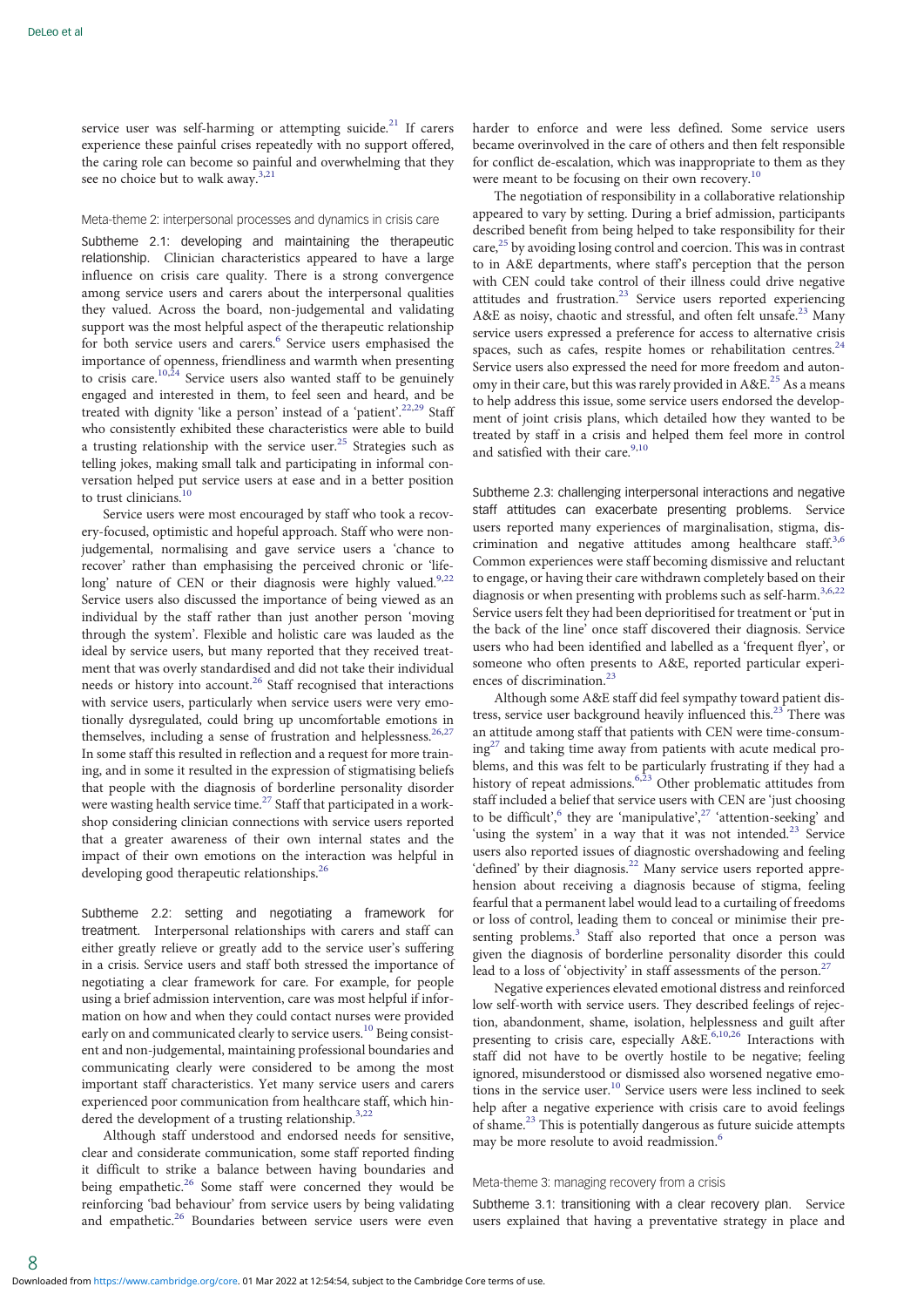knowledge of effective crisis resources provided a sense of security and reassurance after discharge.<sup>10,25</sup> Service users were helped by the knowledge that they could access care when needed, be provided with support to continue any intensive therapies, and could stop future crises from getting worse with a quicker return to baseline functioning in daily life.[10](#page-11-0),[25](#page-11-0) However, many service users reported that links to out-of-hospital support were limited, particularly if they were usually high-functioning before the crisis occurred.<sup>[6](#page-11-0)</sup> This lack of access to continuing support meant that these service users had difficulty continuing in their recovery, leaving them more vulnerable to further mental health crises.<sup>[6](#page-11-0)</sup>

Carers reported that discharge from emergency services was often sudden, confusing and unexplained.<sup>[24](#page-11-0)</sup> Often the service user was sent home without a clear treatment plan or appropriate support in place. $24$  Thus, carers felt their involvement in treatment was limited, as the plans for discharge were often not communicated to them despite their importance to recovery.<sup>[3,24](#page-11-0)</sup>

Subtheme 3.2: Negotiating collaboration and service user responsibility. Service users wanted opportunities to self-refer for support and maintain some autonomy when in crisis; for example, being able to self-refer to a safe place when feeling suicidal, where hospital admission or police involvement would be unlikely to ensue.<sup>[6](#page-11-0)</sup> Despite these desires to take more responsibility for their care, service users often experienced a lack of autonomy, particularly in  $A \& E$  and in-patient settings.<sup>[25](#page-11-0)</sup> They described experiences of constant supervision and coercive measures, which undermined their ability to take responsibility for their own treatment and recovery.[25](#page-11-0) More novel approaches, such as self-referral for brief admission, may help combat this, as service users who had experienced both brief admissions and regular admissions reported that they were encouraged to take an increased amount of responsibility during the brief admission.[25](#page-11-0) These service users explained that they embraced and appreciated the requirement to be more involved in their care planning.<sup>[25](#page-11-0)</sup> Advanced crisis plans were identified as one way that people with CEN can have more control over their own care during a crisis, in which participants coproduced crisis plans during periods of stability.<sup>[9](#page-11-0)</sup> The importance of individualisation of care was highlighted, as participants showed a wide range of different preferences, and the majority took the opportunity to include refusals for specific treatments, such as medication and involuntary detention.[9](#page-11-0)

## Meta-theme 4: equipping and supporting healthcare staff to provide quality care

Subtheme 4.1: training, knowledge and confidence. Clinicians at all levels of experience across services (community mental health teams, A&E, brief admission) reported lacking confidence in treating CEN, expressing that they often felt 'helpless' and 'incompetent' interacting with service users presenting with emotional dysregulation.[26](#page-11-0),[27](#page-11-0) Treating psychological distress successfully was a major area of concern, as clinicians felt their knowledge and skills were lacking in supporting service users during emotional crises.<sup>[26](#page-11-0)</sup> Clinicians reflected that uncomfortable emotions could be brought up by interacting with very dysregulated service users, and staff could often feel unsure of how to respond.<sup>[27](#page-11-0)</sup> This lack of confidence and understanding often led to frustration among healthcare staff, as they did not know why these service users expressed intense emotions and challenging behaviour.<sup>[26](#page-11-0)</sup>

Service users and carers thought professionals needed to be more educated about CEN, as knowledge was seen as a central influence on staff attitudes toward people with a diagnosis of personality disorder.<sup>[6](#page-11-0),[21](#page-11-0)</sup> Misunderstandings could lead to negative beliefs and attitudes, which is damaging to service users seeking help. In

contrast, further training around CEN helped change staff perceptions of service users, so that they were able to take a more positive view of their interactions.[26](#page-11-0) Professionals agreed that there was a major need for further training and opportunities to practice necessary skills for working with these populations, and most were keen to take part in this.<sup>[26](#page-11-0)</sup>

Sub-theme 4.2: emotional support and boosting morale. Many professionals discussed difficulty in staying calm and regulating their own emotions when working with people in crisis. Burnout and high work stress were reported as significant risks when working with service users with CEN.<sup>[26](#page-11-0)</sup> This was exacerbated if staff did not have the proper skills and training to know how to support these service users in crisis situations.<sup>[26](#page-11-0)</sup> This is especially true for A&E staff, who often work in an already overburdened environment with competing demands on their time that may pre-clude the opportunity for support.<sup>[23](#page-11-0)</sup> Staff agreed that increased communication, good team support from peers at work and clinical supervision $^{27}$  $^{27}$  $^{27}$  would help ease their workload burden, improve patient care and increase their confidence, whereas poor and unsupportive workplace cultures contribute to burnout and poor practice. $26$ 

# **Discussion**

Overall, most stakeholders did not have a positive experience of receiving or providing crisis care in crises related to CEN. A lack of accessible community and alternative crisis resources for service users were reported, often leading to A&E presentations, where they were more likely to be met with stigma, discrimination and negative attitudes. There was a high level of agreement between papers that when care was experienced positively, the quality of relationships and interactions between staff and service users were key. Staff could cultivate positive relationships by being genuinely interested in the service user, treating the service user as an individual and taking an optimistic stance toward recovery. The importance of recovery-oriented care, the value of therapeutic relationships and the need for easily accessible crisis care are consistent with prior research into non-crisis services for people with CEN.<sup>[2,30,31](#page-11-0)</sup>

It appeared that when met with rejection and negative judgements, this could sometimes result in service users' presenting problems being exacerbated by contact with health services. Risks to the service user were high in these situations, as service users reported they were likely to try to avoid crisis care in the future, so that risk of presentations occurring late, when distress is severe, may be exacerbated. Consistent with previous literature, discriminatory experiences could reinforce poor self-worth and become a repetition of previous life experiences.[30](#page-11-0) Feelings of shame when exposed to negative attitudes from staff had the potential to fuel another mental health crisis after discharge, contributing to the cyclical nature of crisis and admission for service users with CEN. In contrast, professionals who were seen as hopeful were valued, consistent with other studies that looked at experiences of wider mental health services for this service user group.<sup>[30](#page-11-0)</sup> Carers also felt excluded and rejected from healthcare systems. Carers described a sense of 'all or nothing' responsibility.<sup>7</sup> Carers felt that they were expected to take responsibility and make treatment decisions in relation to a diagnosis they did not understand, yet they were not adequately involved by healthcare staff in the service user's immediate care during a crisis or beyond. They also reported a major lack of emotional and practical support, such as help with finances or access to support groups. This is consistent with previous research on the need for greater involvement of carers during mental health emergencies and joint decision-making for recovery.[32](#page-11-0)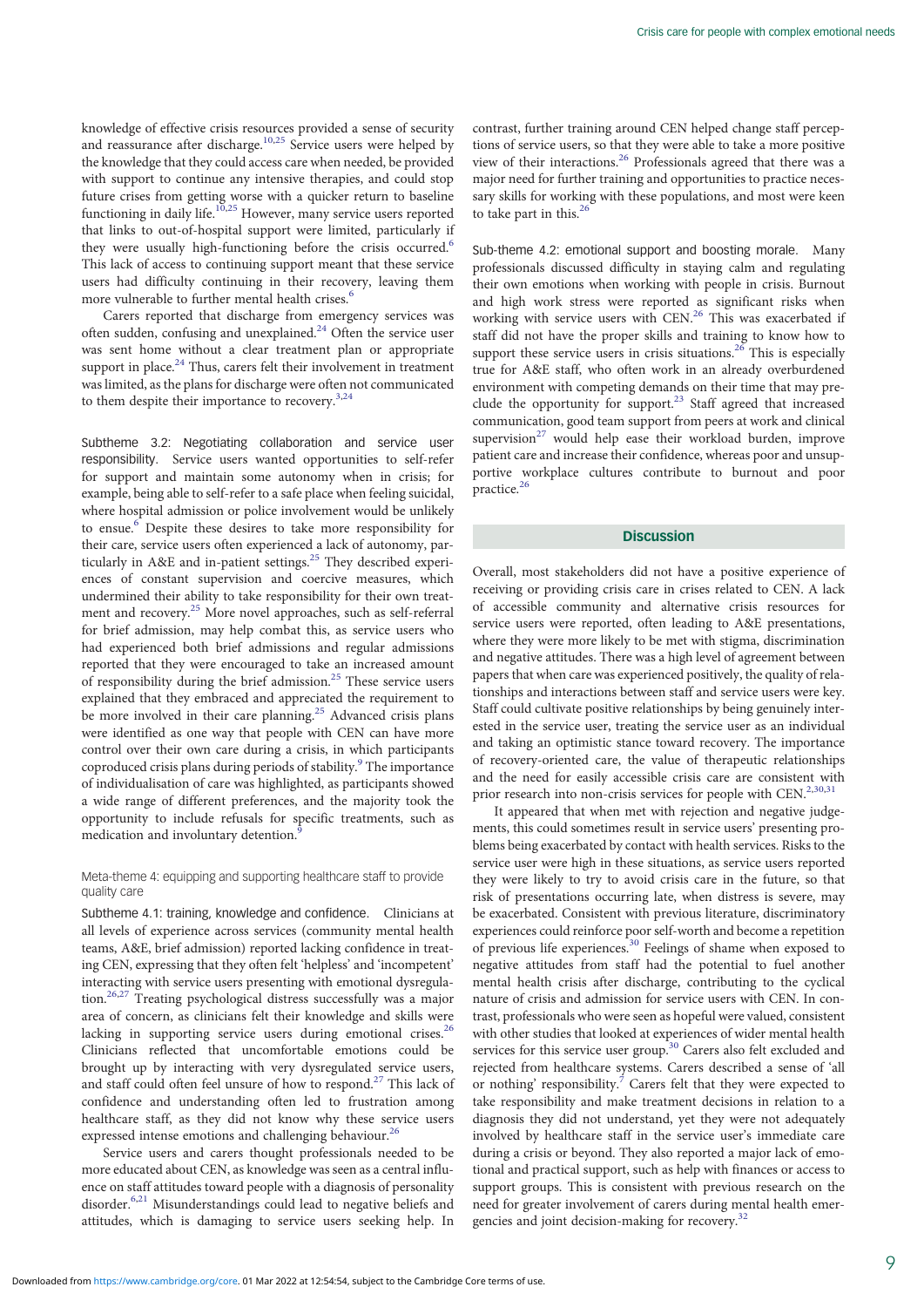This review has addressed a different research gap from Warrender et al's previous review.<sup>[7](#page-11-0)</sup> This review has a greater focus on the setting for delivering crisis care, as the search strategy for this review specifically included the models of crisis care currently in use in the UK and some other countries, such as crisis teams and crisis houses, which were not included in the Warrender et al literature search terms.<sup>[7](#page-11-0)</sup> This approach has highlighted that there is no published qualitative research exploring service users' experiences of these models. Additionally, the Warrender et al review<sup>[7](#page-11-0)</sup> considered only those with a borderline personality disorder diagnosis, whereas this review sought to include the literature for all personality disorder diagnosis subtypes. One study was found that reported findings for men with an antisocial personality disorder diagnosis attending the emergency department, which reported more experiences of becoming 'disrup-tive' or agitated in the emergency department and 'losing control'.<sup>[23](#page-11-0)</sup>

There is evidence from previous research on crisis care for other mental health difficulties that alternatives to hospital admission, such as crisis houses or home treatment teams, may provide a more positive experience for users of mental health services.<sup>33,34</sup> One study found that the atmosphere in crisis houses is experienced among service users with varying mental health diagnoses as more calming, therapeutic and respectful than in-patient wards, when service users were given a greater degree of freedom and trusted more by the staff.[33](#page-11-0) Collaboration and mutual engagement, rather than coercion, is highly valued by crisis house staff and service users alike, $7,33$  $7,33$  $7,33$  and the importance of these features of a positive therapeutic relationship for people with CEN was identified in this review. These services can be accessed directly without requiring an attendance at A&E, potentially mitigating one area of negative experience for service users. In the UK, as part of the response to the COVID-19 pandemic, crisis assessment services have been developed separate from A&E departments,<sup>[35](#page-11-0)</sup> which may prove to be more acceptable environments for providing crisis care for people with CEN. Crisis teams are also generally quick to respond during a mental health crisis; therefore, referral to these kind of teams may address the issues of health service capacity and accessibility.[36](#page-11-0) Home crisis management as opposed to care in A&E or hospital was found to be preferable to many people with CEN creating advanced crisis plans.<sup>[9](#page-11-0)</sup> There has been some debate about whether crisis teams are a suitable model to work with people with a personality disorder diagnosis,<sup>[4](#page-11-0)</sup> but this has not yet been investigated in the research literature. Some less-intensive self-referral alternatives, such as crisis cafes, are being implemented in the UK and offer potentially useful models in which service users can access support before a crisis has escalated. However, whether alternatives such as crisis teams, crisis houses or crisis cafes provide an effective or acceptable form of care for people with CEN has not yet been specifically studied.

Staff recommendations for crisis care improvement focused more on staff well-being and containment of the emotional responses in staff that may arise when caring for people in distress.<sup>27,33,[36](#page-11-0)</sup> The concept of 'containment' from the psychotherapeutic literature $37$ helps to consider how the emotions of the service user are processed by the person aiming to provide care, and is key to staff members' ability to respond in a helpful way to distress.  $31,38$  In this review, staff reported an insufficient level of emotional support in the workplace, which is consistent with previous qualitative research on healthcare staff working with service users with CEN.<sup>[27](#page-11-0)</sup> In literature studying care for people with CEN across the mental healthcare system, staff reported difficult feelings being elicited in the course of their work, such as feelings of inadequacy or frustration, and being unsure how to respond to this.<sup>27</sup> Previous findings indicate that staff need to have opportunities to process the emotional impact of their work,<sup>31</sup> to avoid work-related burnout and maintain

warmth and empathy, but this kind of support is not always provided by their workplace.<sup>[33](#page-11-0)</sup> There was an increased risk reported of feeling 'burnt out' among staff who work with service users with CEN, which can make staff less able or willing to actively make changes to fit service user and carer needs.

The findings of this study are consistent with a wider body of work conducted by the Mental Health Policy Research Unit (MHPRU) reviewing the qualitative literature of service user and clinician experiences of non-crisis community services for people with CEN.<sup>[2,39](#page-11-0)</sup> In longer-term community services, people with a personality disorder diagnosis can also face exclusion. Similar to crisis care, the provision of care was found to be often based on a subjective judgement of their need or motivation to engage. Services were found to be confusing and difficult to navigate, with service users having to advocate for themselves to access the care they needed. This suggests that many of the difficult interactions between providers and service users described in this review may not be unique to crisis care. However, in the MHPRU review, service users commented that negative experiences can be more common in general mental health services, and relatively less common in services specialised in looking after people with a per-sonality disorder diagnosis.<sup>[2](#page-11-0)</sup> At present, there are very few crisis services designed with people with CEN specifically in mind. A common theme across both reviews is the centrality of the therapeutic relationship, highlighting the importance of services supporting and empowering their staff to be able to provide good care.

# Limitations

This review has several limitations. The research in this area is sparse, and therefore limits what can be said about specific crisis services. Given the small number of papers, it was also not possible to consider differences between the experience of healthcare systems in different countries, as no studies looked at comparable models in more than one country for the same group (service user or provider). Some clearly irrelevant papers were excluded at the title stage for speed; however, this approach means that there may be some papers that could have been missed where the title was unclear. There was particularly limited research on alternatives to hospital, such as crisis houses and crisis cafes – an important gap – and so the findings are focused on experiences of A&E and of brief admission to hospital. Only one paper included a confirmed diagnoses of a personality disorder other than borderline personality disorder, which was antisocial personality disorder. This is unsurprising, given that the emotionally unstable personality disorder or borderline personality disorder diagnosis predominates in mental health services, although it limits our ability to generalise the experiences described to all diagnoses.

The experiences also cannot be generalised to diverse countries and ethnic groups. The studies included in the review came from higher-income countries such as the UK, Canada, Sweden and Australia. No papers were rejected on the basis of language, as no papers found were in a language other than English. However, there may be studies not included in the databases searched or in the grey literature in other languages that were not captured by the search strategy. Many papers did not report on the ethnicity of participants, and of those that did, most participants were White. The majority of studies did not adequately describe the researchers' philosophical or cultural standpoint or their own influence on the research, a measure of quality on the JBI assessment tool. This is a limitation as the interpretation of qualitative data will be affected by the position of the researchers, and the majority of papers were likely written from a clinician or academic perspective. These limitations highlight some important directions for future research.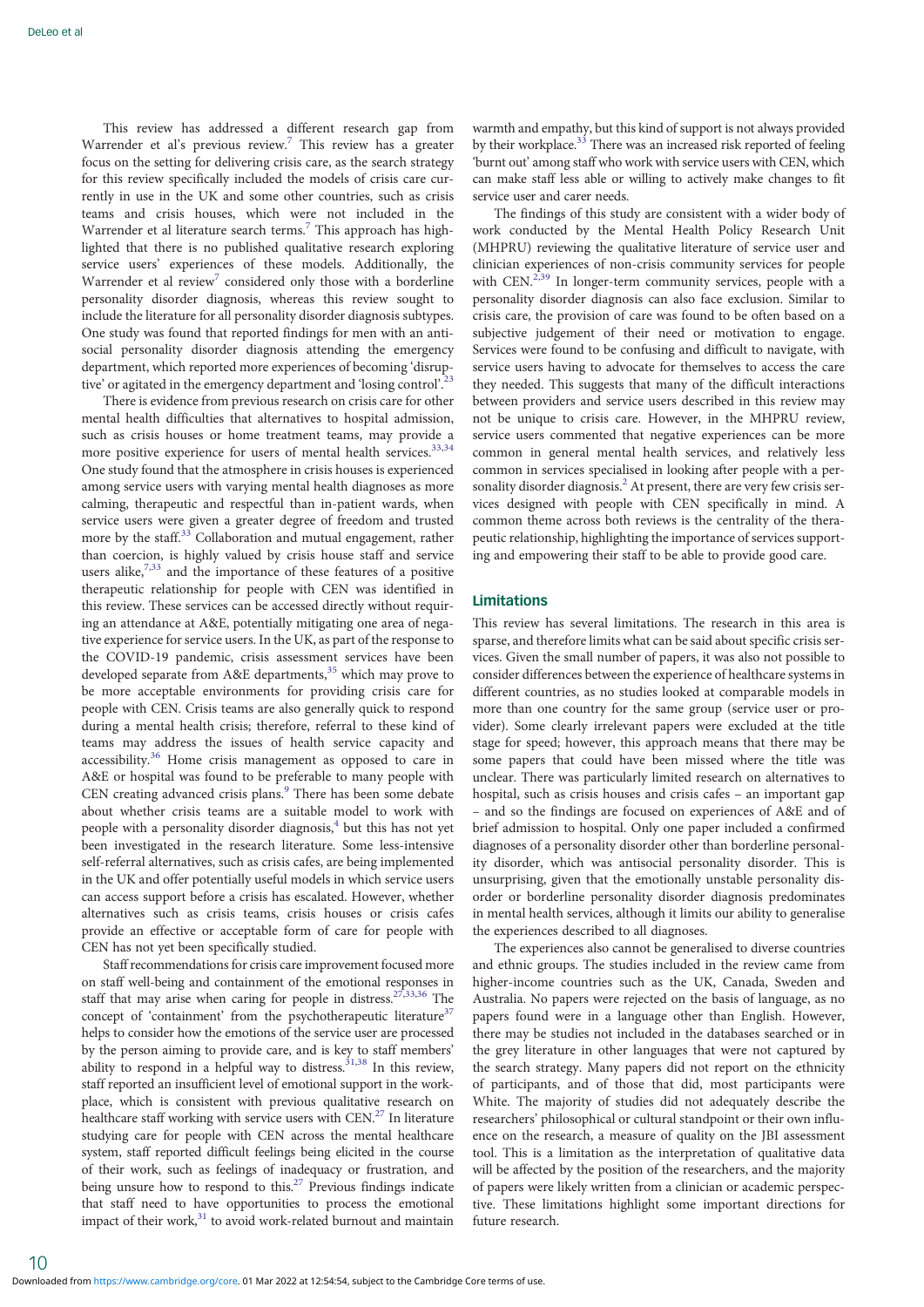## <span id="page-10-0"></span>Directions for future research

Future research should focus specifically on the experiences and needs of people with CEN presenting in crisis, rather than general mental health populations, as crisis care in its current form appears to be in need of improvement to meet the needs of this patient group. Research looking at experiences of a wider range of available options for crisis care, including crisis teams, crisis houses, crisis cafes and other models, is also urgently needed. Because of the lack of research in this area, there is a need to expand on the diversity of populations with CEN studied, including a wider range of ethnicities and nationalities. It is not currently clear how services might be improved to be more suitable and accessible.

#### Implications

There are significant barriers to providing good psychological care in the A&E setting, and staff reported that they feel they lack the training required to adequately support people with CEN. Alternatives to emergency departments that accept walk-ins or self-referrals with a relatively low threshold and a less medical approach, such as crisis cafes, crisis assessment units and crisis houses, may provide better experiences for service users, as the environment may be more therapeutic and service users may be able to take more responsibility for their own recovery. It is still unclear, however, which models of care provide the most positive experiences and better outcomes for service users.

Because of the importance of shared decision-making in care and recovery, as well as preserving service user autonomy, strategies such as joint crisis plans could be used more often. This could be a helpful strategy as it involves carers in the process and allows the service user to take a proactive and preventative approach, as some struggle to seek help during a crisis.<sup>[11](#page-11-0)</sup> When planning crisis services, managers and clinicians should design models that facilitate staff to build collaborative and trusting relationships between providers and service users. Brief admission interventions described in some of the included studies have been piloted in  $H$ olland $11$  and Sweden,<sup>[23](#page-11-0)</sup> and propose an alternative model to traditional inpatient admissions, in which service users are able to self-refer for brief admissions to hospitals, during which a greater level of autonomy and responsibility in the therapeutic relationship is placed in the hands of the service user compared with in a conventional admission.

More mental health training and emotional support in the workplace for staff is necessary to improve attitudes, quality of care and reduce burnout. Enabling staff to do their jobs with more confidence, knowledge and better mental health would ultimately result in better care for service users.

# Lived experience commentary by Eva Broeckelmann

'Given my lived experience of the Serenity Integrated Mentoring  $(SIM)$  programme, $40$  which threatens to criminalise people with CEN in distress and routinely denies them access to essential crisis services, $41$  I am acutely aware of the importance of this topic. There are significant parallels between the dehumanising and coercive approaches of SIM in England and service users' experiences of discrimination and lack of autonomy described in the international literature, which highlights the immense burden that the stigma of a personality disorder label places on service users around the world.

The fact that the evidence base on crisis services for people with CEN is so sparse speaks volumes and serves as stark reminder of the lack of parity between 'personality disorders' and other mental health conditions, which are generally considered more deserving of help in crisis. It is yet another area where our needs are not

taken seriously, and this stigmatising diagnosis still too often leads to exclusion from care.

As documented in this meta-synthesis, A&E departments are undoubtedly one of the least suitable environments in which to access crisis care. Irrespective of the setting, however, hardly anything could be more invalidating and counterproductive than cold rejection from the very professionals whose job it should be to provide care and support at times when service users are at their most vulnerable. Especially for people with CEN who have often survived extensive, complex trauma, such experiences are nothing but re-traumatising and can be detrimental to recovery.

From a service user perspective, it can indeed be very noticeable when staff lack confidence treating people with CEN in crisis, but despite these professionals' well-intentioned appeal for further training, I cannot help but wonder if their priorities are really congruent with service users' needs. After all, effective crisis care for CEN is not about advanced specialist skills or knowledge, but relies primarily on very basic human qualities. What often matters most to service users is the intangible quality of the therapeutic relationship, with non-judgemental, empathetic staff who are emotionally available to see the person behind the label and respect them unconditionally.

Better co-produced and value-based training could certainly help to improve staff attitudes toward people with CEN. However, given the largely negative experiences with A&E departments, it is also imperative that more research and resources are invested into less restrictive, more accessible, individualised and holistic alternatives for crisis care beyond the medical model.'

Kristiana DeLeo, Division of Psychiatry, University College London, UK; Lucy Maconick (D[,](https://orcid.org/0000-0002-0174-367X) Division of Psychiatry, University College London, UK; and Camder<br>and Islington NHS Foundation Trust, UK; Rose McCabe, School of Health Sciences, City University of London, UK; Eva Broeckelmann, Health Service and Population Research Department, NIHR Mental Health Policy Research Unit Complex Emotional Needs Lived Experience Working Group, Institute of Psychiatry, Psychology & Neuroscience, King's College London, UK; Luke Sheridan Rains, Division of Psychiatry, University College London, UK; **Sarah Rowe <mark>O</mark>,** Division of Psychiatry, University College London, UK;<br>**Sonia Johnson**, Division of Psychiatry, University College London, UK; and Camden and Islington NHS Foundation Trust, UK

Correspondence: Sonia Johnson. Email: [s.johnson@ucl.ac.uk](mailto:s.johnson@ucl.ac.uk)

First received 4 Jul 2021, final revision 18 Nov 2021, accepted 20 Dec 2021

#### Data availability

Data availability is not applicable to this article as no new data were created or analysed in this study.

#### Author contributions

S.J. conceived the study idea. L.S.R. assisted with the search strategy. K.D. and L.M. conducted the search. K.D. conducted the analysis of the data, with a subset of papers being analysed independently by L.M. K.D. wrote the manuscript with assistance from L.M. R.M., S.R. and L.S.R. reviewed the analysis. E.B. wrote the lived experience commentary. All authors reviewed and approved the final version of the manuscript.

#### Funding

There was no specific funding for this project. S.J. and L.S.R. are in part supported by the NIHR Mental Health Policy Research Unit. L.M. is in receipt of funding from NIHR.

## Declaration of interest

None.

#### References

1 Dale O, Sethi F, Stanton C, Evans S, Barnicot K, Sedgwick R, et al. Personality disorder services in England: findings from a national survey. BJPsych Bull 2017; 41(5): 247–53.